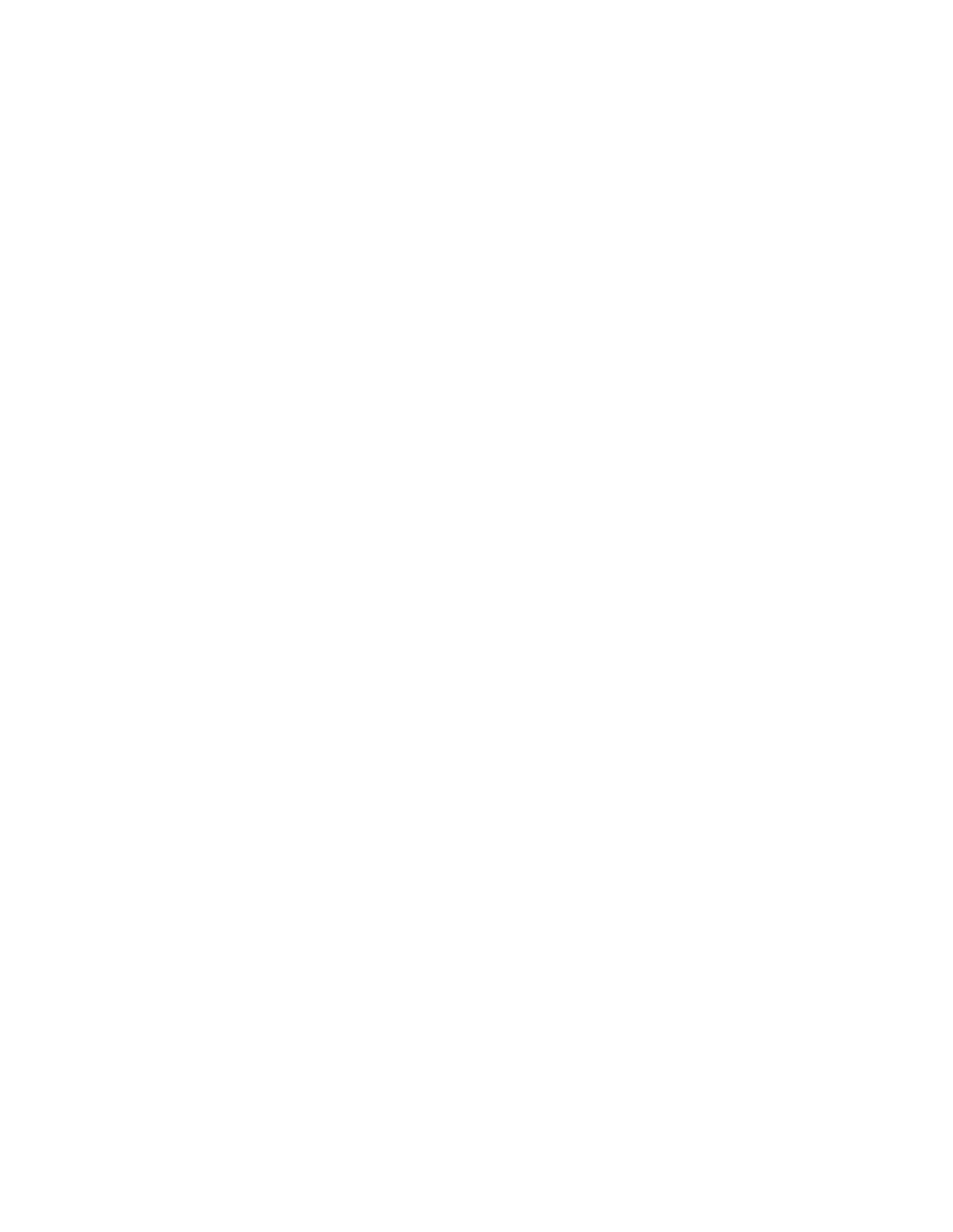

Positive psychology and science of happiness researchers have found that people living in the happiest countries in the world focus on specic happy habits. As a result, these folks live longer, have a lower risk of heart disease, are less stressed, sleep better, have stronger relationships, and overall greater emotional wellbeing. Practice these specic happy habits on a daily basis to improve your overall happiness.

#### DAILY HAPPY MOVES

#### **Nurture Your Relationships**

Researchers have uncovered that it s not the number of relationships that matters most, rather the quality and level of connectedness you experience in your relationships. Be intentional and select one individual you care deeply about and once a day compliment or say thank you for something you appreciate about them. This simple *happy habit* will increase your connection with those you care about.

#### *by* SEAN FOY, MA

**Cultivate Kindness** Caring for someone other than ourselves creates a happier and more positive environment. Write down the names of the people you turn to when you are hurting or in distress and a few positive qualities you admire in these individuals. Think about how these individuals comforted or showed kindness and see how you might be able to

apply those actions in your relationships.

#### **Let it Flow**

Ever found yourself losing track of time? If we are deeply involved in trying to accomplish a goal or an activity that is engaging, fun, or challenging we experience a pleasurable and joyful state called *ow*. Try engaging in a hobby, task, project, or cause that challenges and inspires you.

#### **Schedule Sacred Moments**

Many studies indicate a close link between happiness and a spiritual or religious practice. Various societies around the world engage in practices that elevate your faith,

hope, and sense of purpose in life. All of which have been shown to increase your happiness. Focus on practicing a sacred *moment* during your day. Take a few minutes to pray, meditate, journal, or read.

#### **Focus on Strengths and Virtues**

According to Gallup, people who focus on their innate talents, strengths, and virtues are six times more likely to be engaged in their work and are happier overall. For years, strengthening our weaknesses was the way to improve our lives. Current research overwhelmingly demonstrates the opposite. Begin focusing on your strengths and virtues to improve your happiness.

#### **Look on the Bright Side**

Optimistic and grateful people have been shown to demonstrate more positive attitudes, a greater sense of belonging, greater ability to handle stressful situations, and a signi cantly higher level of happiness. Pick three things you are thankful for and write them on sticky notes to place on your mirror or computer as daily reminders.

### Find Your Super Strengths

Answer these ve questions to determine your strengths and virtues.

- 1. What activities make me feel strong?
- 2. What do I enjoy and feel competent doing?
- 3. What strengths do I like in others and in myself?
- 4. What makes me feel energized?
- 5. What do others close to me say are my greatest strengths?

About SEAN FOY, MA | President & Founder • Personal Wellness Corporation

Sean Foy is an internationally renowned authority on fitness, weight management and healthy living. As an author, exercise physiologist, personal trainer, behavioral coach and motivational speaker, Sean has earned the reputation as "America's Fast Fitness Expert". Sean is a husband, father of two, and President & Founder of Personal Wellness Corporation.